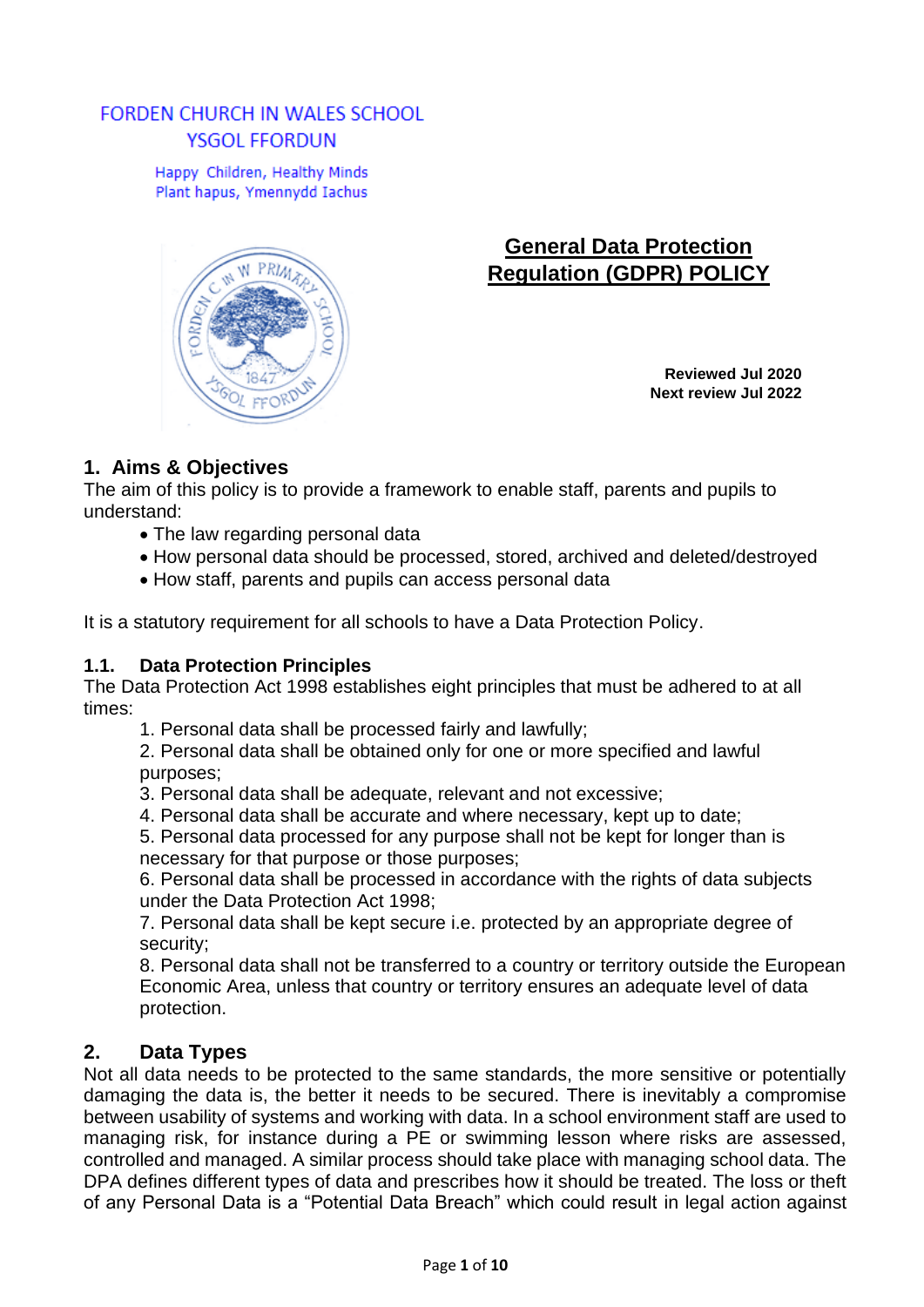the school. The loss of sensitive personal data is considered much more serious and the sanctions may well be more punitive.

## **2.1. Personal data**

The school has access to a wide range of personal information and data. The data is held in a digital format or on paper records. Personal data is defined as any combination of data items that identifies an individual and provides specific information about them, their families or circumstances.

This will include:

• Personal information about members of the school community – including pupils, members of staff and parents / carers e.g. names, addresses, contact details, legal guardianship contact details, disciplinary records.

• Curricular / academic data e.g. class lists, pupil progress records, reports, references

• Professional records e.g. employment history, taxation and national insurance records, appraisal records, disciplinary records and references

• Any other information that might be disclosed by parents / carers or by other agencies working with families or staff members.

#### **2.1.1 Sensitive Personal data**

Sensitive personal data is defined by the Act as information that relates to the following categories:

- race and ethnicity,
- political opinions,
- religious beliefs,
- membership of trade unions,
- physical or mental health,
- sexual life and biometric data.

It requires a greater degree of protection and in a school would include:

- Staff Trade Union details
- Information on the racial or ethnic origin of a child or member of staff
- Information about the sexuality of a child, his or her family or a member of staff
- Medical information about a child or member of staff
- Information relating to any criminal offence of a child, family member or member of staff.

Note – On some occasions it is important that medical information should be shared more widely to protect a child - for instance if a child had a nut allergy how it should be treated. Where appropriate written permission should be sought from the parents / carers before posting information more widely, for instance in the staff room.

## **2.2. Other types of Data not covered by the act.**

This is data that does not identify a living individual and therefore is not covered by the remit of the DPA this may fall under other access to information procedures. This would include Lesson Plans (where no individual pupil is named), Teaching Resources, and other information about the school which does not relate to an individual. Some of this data would be available publicly (diary for the forthcoming year), and some of this may need to be protected by the school (a detailed scheme of work written by the school that it wishes to sell to other schools).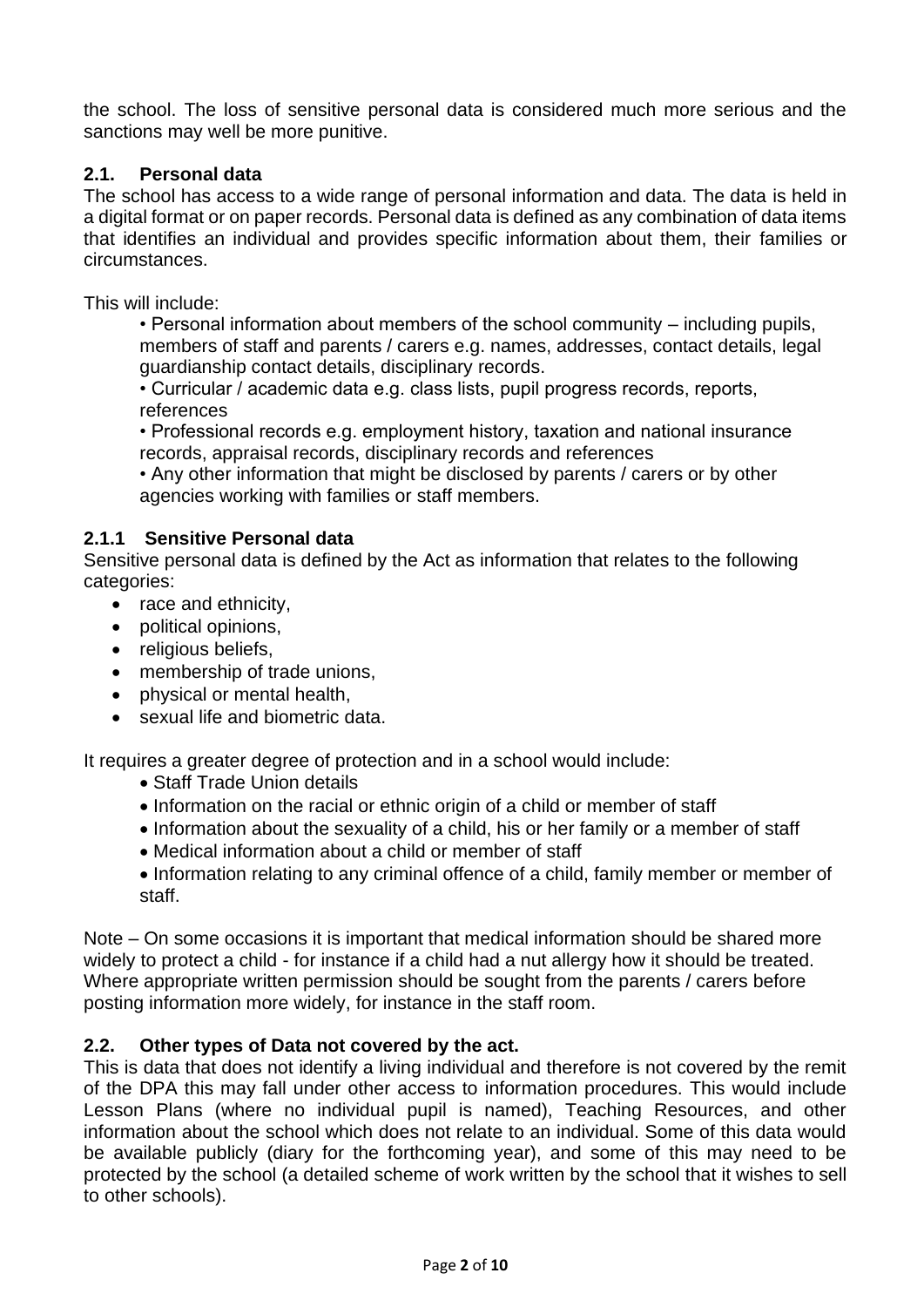The ICO provide additional information on their website: [http://ico.org.uk/for\\_organisations/data\\_protection/the\\_guide/key\\_definitions](http://ico.org.uk/for_organisations/data_protection/the_guide/key_definitions)

# **3. Responsibilities**

The Headteacher and Governing Body are responsible for Data Protection.

## **3.1. Risk Management: Roles**

## **Data Protection Officer**

Powys LA have appointed a Data Protection Officer with the responsible for the management of data protection. According to the ICO the minimum role will include:

• to inform and advise the organisation and its employees about their obligations to comply with the GDPR and other data protection laws

• to monitor compliance with the GDPR and other data protection laws, including managing internal data protection activities, advise on data protection impact assessments; train staff and conduct internal audits

• to be the first point of contact for supervisory authorities and for individuals whose data is processed (employees, customers etc).

## **3.2. Risk management: Staff and Governors Responsibilities**

• Everyone in the school has the responsibility of handling personal information in a safe and secure manner.

• Governors are required to comply fully with this policy in the event that they have access to personal data, when engaged in their role as a Governor.

## **3.3. Risk Assessments**

The school has risk assessments for all data held. An example of a risk assessment is shown in Appendix 4

# **4. Legal Requirements**

## **4.1. Registration**

The school has a registered Data Controller (Headteacher) on the Data Protection Register held by the Information Commissioner and each school is responsible for their own registration): [http://ico.org.uk/for\\_organisations/data\\_protection/registration.](http://ico.org.uk/for_organisations/data_protection/registration)

## **4.2. Information for Data Subjects (Parents, Staff)**

In order to comply with the fair processing requirements of the DPA, the school informs parents / carers of all pupils and staff of the data they collect, process and hold on the pupils, the purposes for which the data is held and the third parties (e.g. LA, WG, etc.) to whom it may be passed.

A privacy notice for parents / carers and pupils is shared by the school through a letter and is available on the school website.

A separate privacy notice for staff is shared by the school through a letter and is available on the school website.

# **5. Transporting, Storing and Deleting Personal Data**

The policy and processes of the school will comply with the guidance issued by the ICO:

## **5.1. Information security - Storage and Access to Data**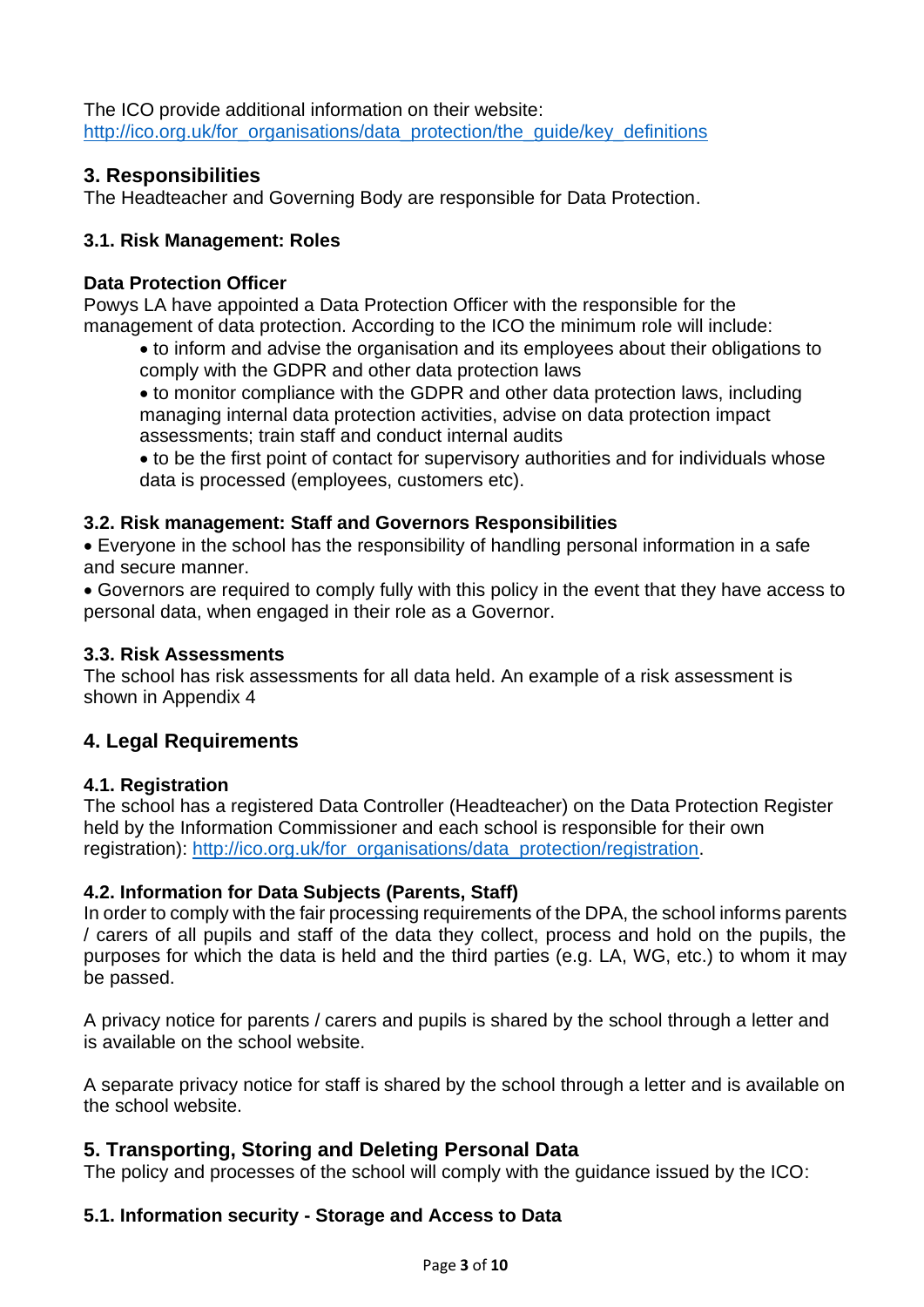## **5.1.1. Technical Requirements**

- The school will ensure that ICT systems are set up so that the existence of protected files is hidden from unauthorised users and that users will be assigned a clearance that will determine which files are accessible to them. Access to protected data will be controlled according to the role of the user. Members of staff will not, as a matter of course, be granted access to the whole management information system.
- Personal data may only be accessed on machines that are securely password protected. Any device that can be used to access data must be locked if left (even for very short periods) and set to auto lock if not used for a period of time.
- All storage media must be stored in an appropriately secure and safe environment that avoids physical risk, loss or electronic degradation.
- Personal data can only be stored on school equipment (this includes computers and portable storage media (where allowed). Private equipment (i.e. owned by the users) must not be used for the storage of personal data.
- The school has clear policy and procedures for the automatic backing up, accessing and restoring all data held on school systems, including off-site backups. We fully understand the risk of data loss and the implications of a cyber attack.

## **5.1.2. Portable Devices**

When personal data is stored on any portable computer system, USB stick or any other removable media:

- the data must be encrypted and password protected;
- the device must be password protected (many memory sticks / cards and other mobile devices cannot be password protected);
- the data must be securely deleted from the device, in line with school policy (below) once it has been transferred or its use is complete;
- the school allows the removal of information from site using encrypted media only;
- only encrypted removeable storage purchased by the school is to be used on school computers.

# **5.1.3. Passwords**

- All users will use strong passwords which must be changed regularly.
- User passwords must never be shared.
- It is advisable NOT to record complete passwords, but prompts could be recorded.

# **5.1.4. Images**

- Images of pupils will only be processed and transported by use of encrypted devices and permission for this will be obtained in the fair processing notice.
- Images will be protected and stored in a secure area.

# **5.1.5. Cloud Based Storage**

The school has clear policy and procedures for the use of "Cloud Based Storage" Systems" (for example dropbox, google apps and google docs) and is aware that data held in remote and cloud storage is still required to be protected in line with the Data Protection Act. The school will ensure that it is satisfied with controls put in place by remote/cloud based data services providers to protect the data.

# **5.2. Third Party data transfers**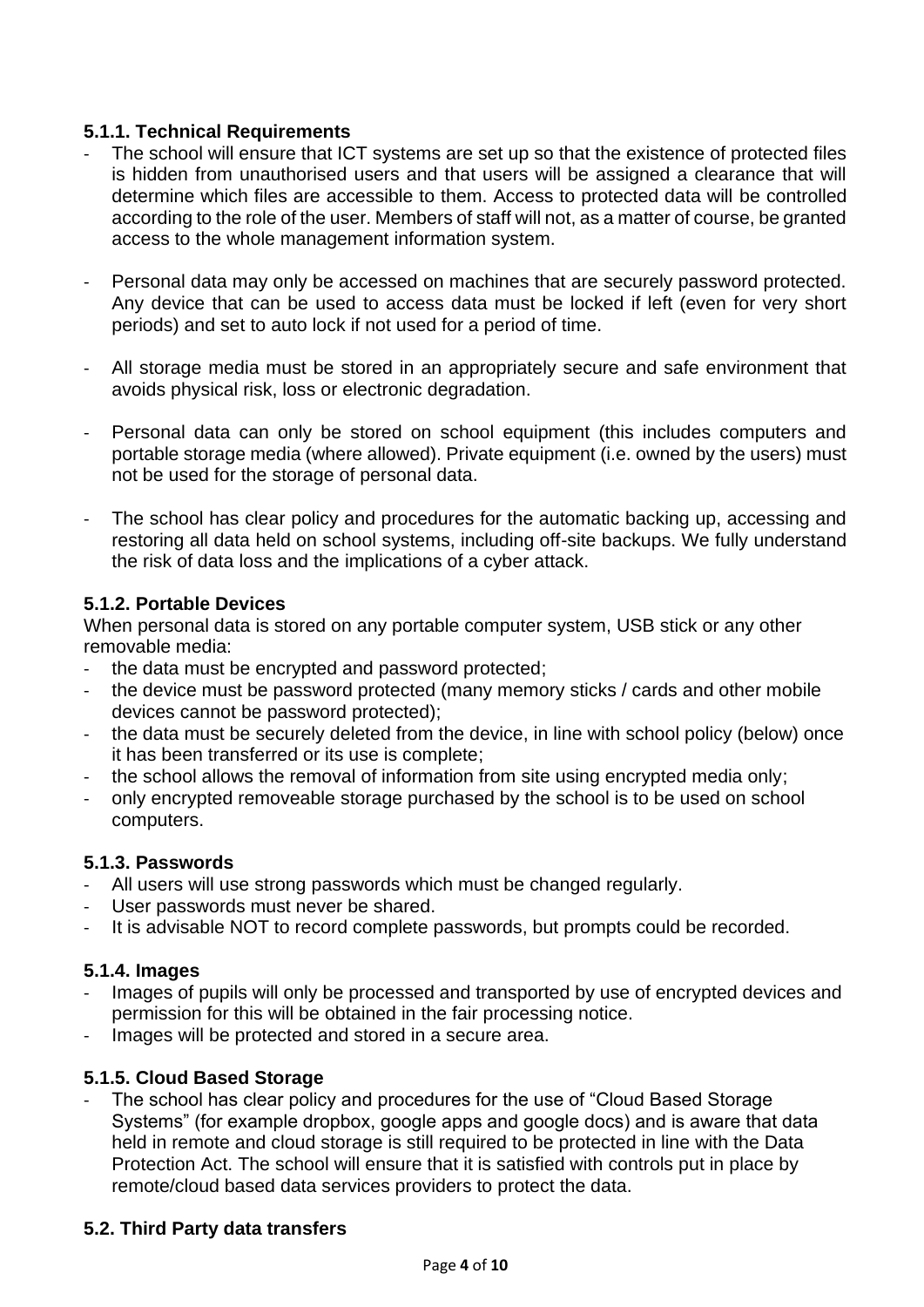As a Data Controller, the school is responsible for the security of any data passed to a "third party". Data Protection clauses will be included in all contracts where data is likely to be passed to a third party as well as data processing agreements. http://ico.org.uk/for\_organisations/data\_protection/topic\_guides/data \_sharing

## **5.3. Retention of Data**

- Forden CiW Primary School has a Data Retention Schedule to ensure that data is stored for the appropriate time frame.
- Personal data that is no longer required will be destroyed and this process will be recorded.

## **5.4. Systems to protect data**

## **5.4.1. Paper Based Systems**

All paper based personal data will be protected by appropriate controls, for example:

Paper based safeguarding chronologies will be in a locked cupboard when not in use

- Class Lists used for the purpose of marking may be stored in a teacher's bag.
- Paper based personal information sent to parents will be checked by office staff, Headteacher /ALNCo before the envelope is sealed.

## **5.4.2. School Websites**

Uploads to the school website will be checked prior to publication, for instance:

to check that appropriate photographic consent has been obtained o to check that the correct documents have been uploaded.

# **5.4.3. E-mail**

E-mail cannot be regarded on its own as a secure means of transferring personal data.

Where technically possible all e-mails containing sensitive information will be encrypted by attaching the sensitive information as a word document and encrypting the document / compressing with 7 zip and encrypting. The recipient will then need to contact the school for access to a one-off password. The use of secure e-mail system allows for secure communication.

# **6. Data Sharing**

Forden CiW Primary School is required by law to share information with the LA and WG and will ensure that, where data that is shared, it is transmitted securely for instance by secure email.

## **7. Data Breach Procedures**

On occasion, personal data may be lost, stolen or compromised. The data breach includes both electronic media and paper records, and it can also mean inappropriate access to information.

- In the event of a data breach the Data Protection Officer will inform the head teacher and chair of governors
- The school will follow the procedures set out in Appendix 5

## **8. Policy Review**

This policy will be reviewed and updated where necessary every two years or when legislation changes.

A signed copy of this policy is retained in the school office.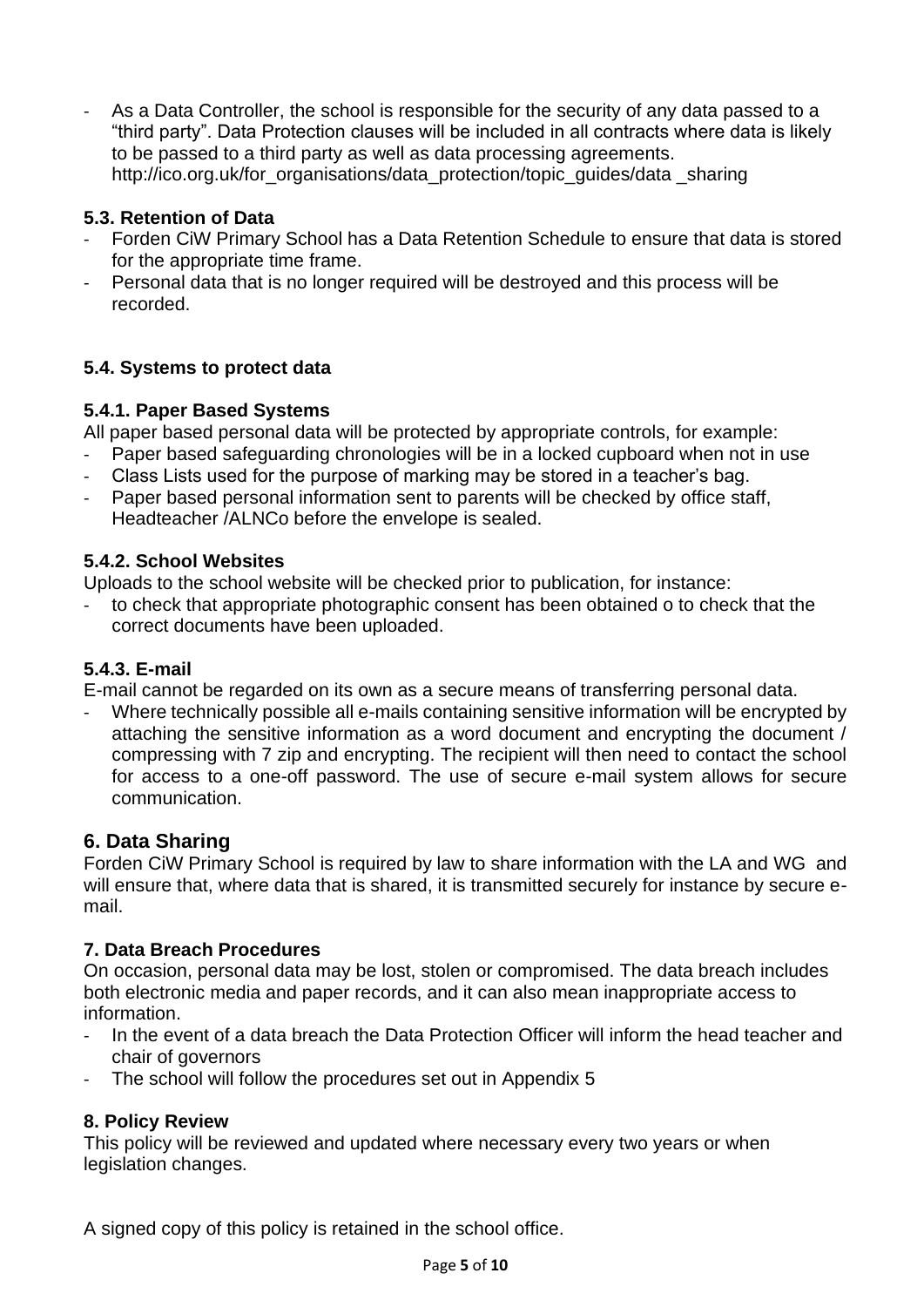# **Appendix 1: Links to resources and guidance**

## **ICO Guidance for schools**

http://ico.org.uk/for\_organisations/sector\_guides/~/media/documents/library/Data\_ Protection/Research\_and\_reports/report\_dp\_guidance\_for\_schools.ashx

**A downloadable guide for schools Specific information for schools is available here:** http://ico.org.uk/for\_organisations/sector\_guides/education

#### **Specific information about use of Cloud Based technology**

http://ico.org.uk/for\_organisations/data\_protection/topic\_guides/online/cloud\_comp uting

**Information and Records Management Society – Schools records management toolkit** http://irms.org.uk/page/SchoolsToolkit

**A downloadable schedule for all records management in schools Disclosure and Barring Service (DBS)** 

[https://www.gov.uk/government/publications/handling-of-dbs-certificateinformation/handling](https://www.gov.uk/government/publications/handling-of-dbs-certificateinformation/handling-of-dbs-certificate-information)[of-dbs-certificate-information](https://www.gov.uk/government/publications/handling-of-dbs-certificateinformation/handling-of-dbs-certificate-information)

**Details of storage and access to DBS certificate information. DFE Privacy Notices** [https://www.gov.uk/government/publications/data-protection-and-privacy-privacynotices.](https://www.gov.uk/government/publications/data-protection-and-privacy-privacynotices)

#### **DFE Use of Biometric Data**

https://www.gov.uk/government/publications/protection-of-biometric-information-ofchildrenin-schools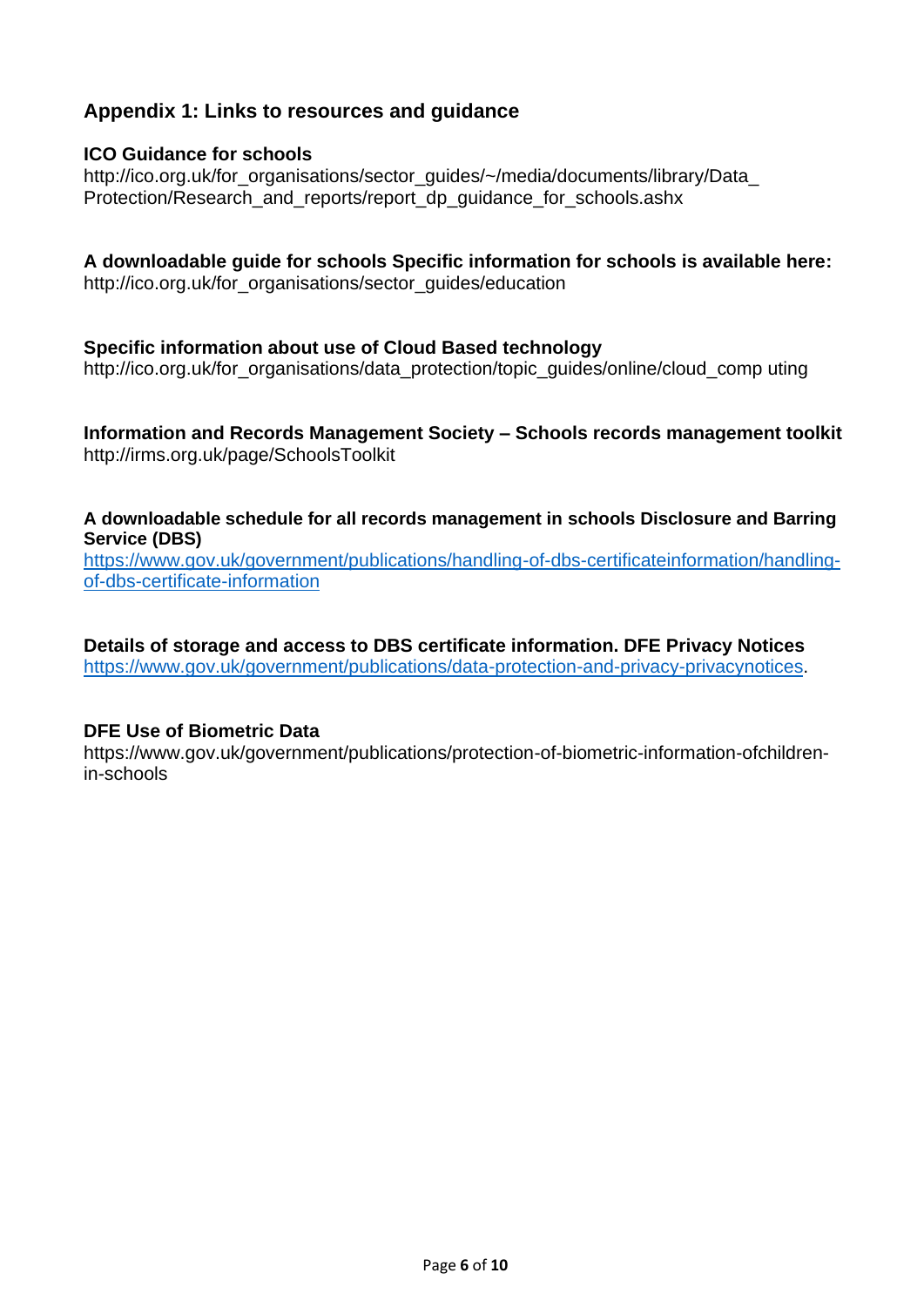# **Appendix 2: Further Information**

#### **Services not Based in the EU (e.g. Google, Office 365)**

Some apps/services used by the school transfer data to the US. The school will ensure that the company providing the app/service is certified as an approved company under the EU-US Privacy Shield. For more information - [www.privacyshield.gov.](http://www.privacyshield.gov/) Please inform Mrs Osborne if you wish to opt out of this arrangement.

#### **Processing images off site (e.g. Tempest School Photography)**

On occasion the school permits data to be processed off site by members of staff (e.g. Tempest School Photography). Please contact Mrs Osborne for further information or if you want to opt out of this arrangement.

#### **Class Lists (e.g. class birthday lists)**

On occasions the school may be asked by parents for names of children in their class. We will only share this information with parents of children in the same class. Please inform Mrs Osborne if you wish to opt out of this arrangement.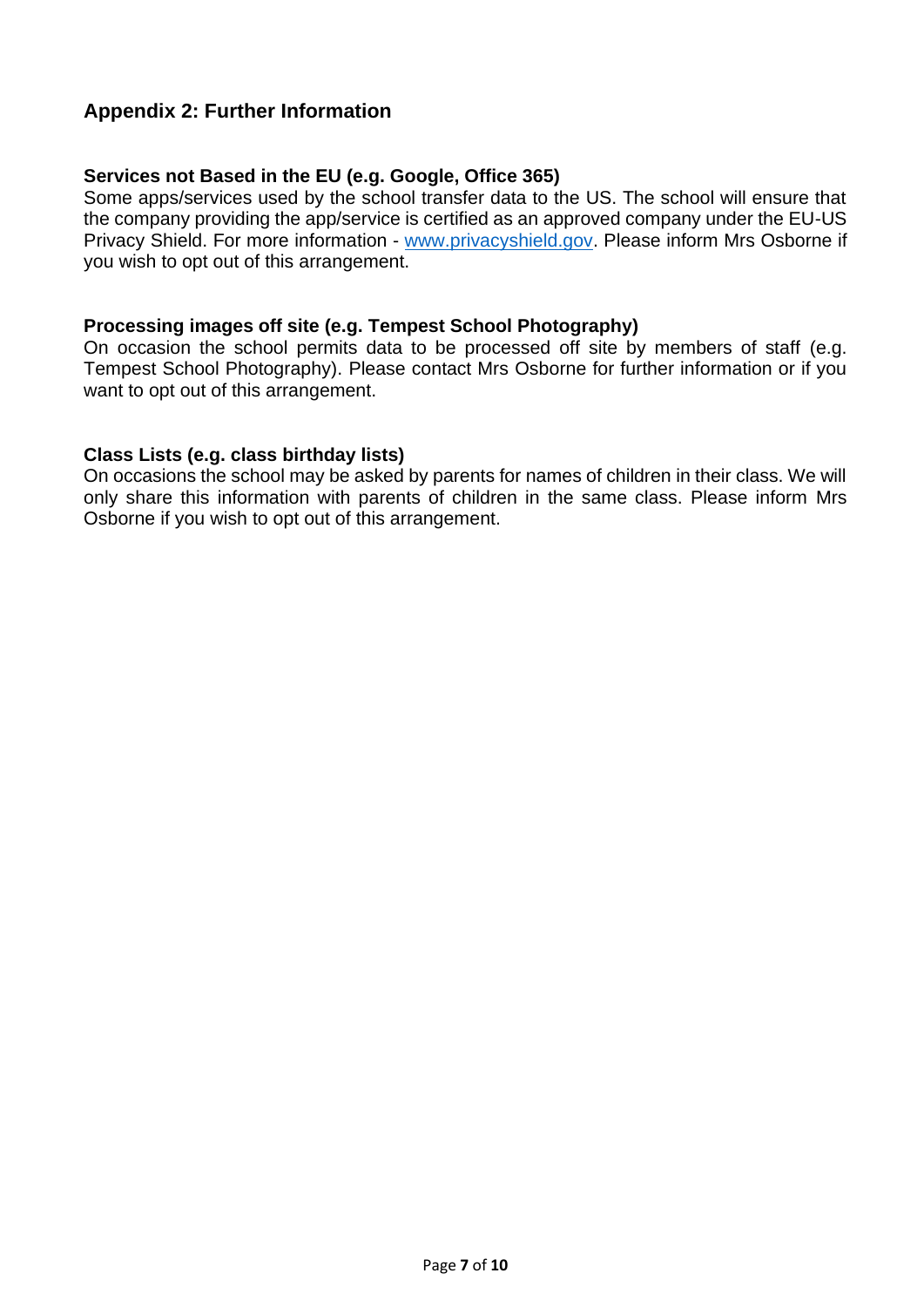# **Appendix 3: Glossary**

**Data Protection Act 1998:** All personal data which is held must be processed and retained in accordance with the eight principles of the Act and with the rights of the individual. Personal data must not be kept longer than is necessary (this may be affected by the requirements of other Acts in relation to financial data or personal data disclosed to Government departments). Retention of personal data must take account of the Act, and personal data must be disposed of as confidential waste. Covers both personal data relating to employees and to members of the public.

**The Information Commissioner's Office (ICO):** This is a government body that regulates the Data Protection Act. The ICO website is here http://ico.org.uk/ Data Protection Act 1998: Compliance Advice. Subject access – Right of access to education records in England: General information note from the Information Commissioner on access to education records. Includes timescale (15 days) and photocopy costs.

**Data Protection Act 1998** Compliance Advice. Disclosure of examination results by schools to the media: General information note from the Information Commissioner on publication of examination results.

**Education Act 1996:** Section 509 covers retention of home to school transport appeal papers.

**(By LA) Education (Pupil Information) (England) Regulations 2005:** Retention of Pupil records

**Health and Safety at Work Act 1974 & Health and Safety at Work Act 1972**: Retention requirements for a range of health and safety documentation including accident books, H&S manuals etc.

**School Standards and Framework Act 1998:** Retention of school admission and exclusion appeal papers and other pupil records.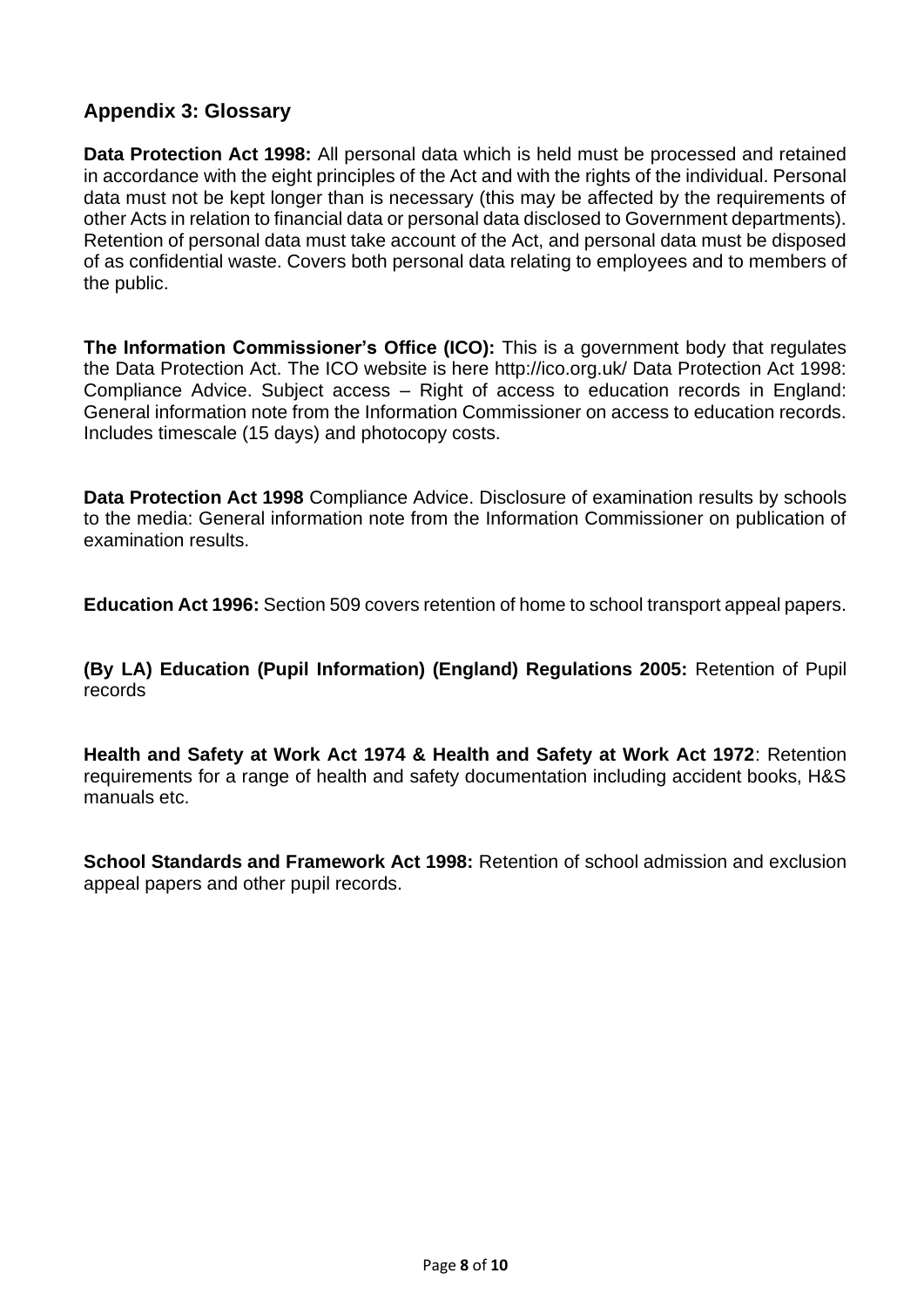# **Appendix 4: Risk Assessments**

Information risk assessments, if required, will be carried out by Information Asset Owners to establish the security measures already in place and whether they are the most appropriate and cost effective.

The risk assessment will involve:

- Recognising the risks that are present;
- Judging the level of the risks (both the likelihood and consequences); and
- Prioritising the risks.

Risk assessments are an ongoing process and should result in the completion of an Information Risk Actions Form (example below):

| <b>Risk ID</b> | <b>Information Asset affected</b>                       | <b>Information</b><br><b>Asset Owner</b> | <b>Profective</b><br>Markino<br><i>(Impact</i> )<br>Level) | Likelihood | Overall<br>rick lovel<br>flow.<br>medium.<br>high) | Action(s) to<br>minimise risk                                                                                                                                                                                             |
|----------------|---------------------------------------------------------|------------------------------------------|------------------------------------------------------------|------------|----------------------------------------------------|---------------------------------------------------------------------------------------------------------------------------------------------------------------------------------------------------------------------------|
| -1             | <b>SIMS Data on Pupils</b>                              | Headleacher                              | Official                                                   | <b>Low</b> | Tow                                                | <b>Frisure</b><br><b>Backups</b><br>Complete<br><b>Ensure Data</b><br>cleansing<br>completed<br>annually<br><b>Check</b><br>password<br>compliance                                                                        |
| $\overline{2}$ | Safeguarding Information on<br><b>Individual Pupils</b> | Named<br>Safeguarding<br>Person          | Official<br>Sensitive                                      | I not      | Medium                                             | <b>Ensure data</b><br>passed to<br>agencies is<br>encrypted (e-<br>maill<br><b>Electronic</b><br>information<br>stored in a<br>folder with<br>limited, named<br>access<br>Paper based<br>information<br>kept locked<br>in |
| Э              |                                                         |                                          |                                                            |            |                                                    |                                                                                                                                                                                                                           |